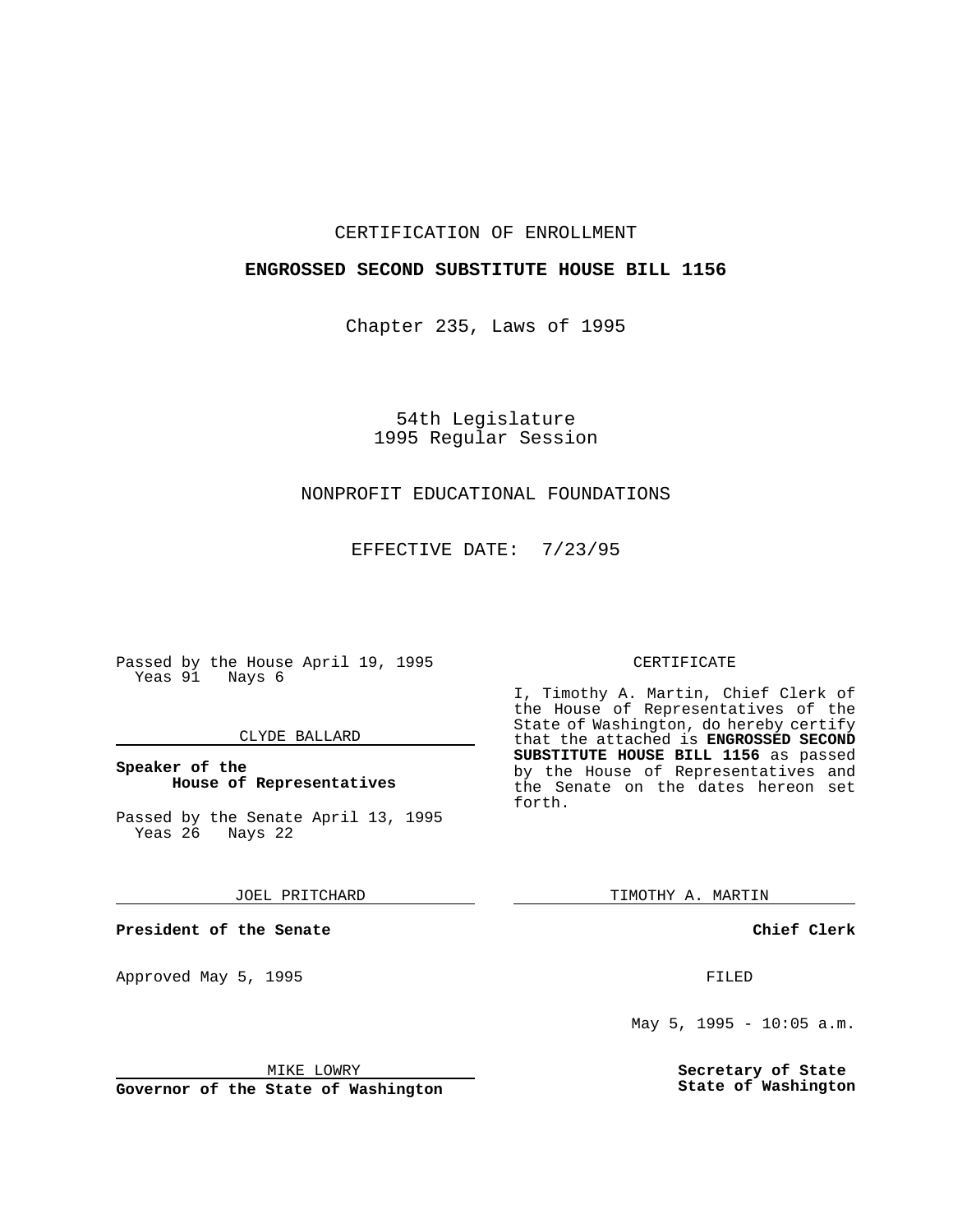## **ENGROSSED SECOND SUBSTITUTE HOUSE BILL 1156** \_\_\_\_\_\_\_\_\_\_\_\_\_\_\_\_\_\_\_\_\_\_\_\_\_\_\_\_\_\_\_\_\_\_\_\_\_\_\_\_\_\_\_\_\_\_\_

\_\_\_\_\_\_\_\_\_\_\_\_\_\_\_\_\_\_\_\_\_\_\_\_\_\_\_\_\_\_\_\_\_\_\_\_\_\_\_\_\_\_\_\_\_\_\_

## AS AMENDED BY THE SENATE

Passed Legislature - 1995 Regular Session

#### **State of Washington 54th Legislature 1995 Regular Session**

**By** House Committee on Appropriations (originally sponsored by Representatives Dickerson, Brumsickle, Radcliff, Chopp, Mason, Cody, Hatfield, Poulsen, Veloria, Morris, Cole, Skinner, Tokuda, Costa, Elliot, Wolfe and Ogden)

Read first time 03/06/95.

 AN ACT Relating to assisting school districts to establish and develop educational foundations; creating new sections; and providing an expiration date.

BE IT ENACTED BY THE LEGISLATURE OF THE STATE OF WASHINGTON:

 NEW SECTION. **Sec. 1.** The legislature finds that nonprofit educational foundations created to provide financial and other support to public schools can play an important role in enhancing the quality of education in Washington state. Educational foundations are private nonprofit corporations that are organized to benefit education in school districts and local communities. These foundations do not supplant the role of the state. They are able to access private, federal, and local resources not otherwise available to public schools, to devise innovative solutions to solve problems, and to serve students in new and innovative ways. Existing efforts supported or administered by foundations include drop-out prevention programs, innovative classroom grants, and math clubs for girls.

 The legislature further finds that while the number of public school foundations in Washington is increasing, only a small percentage of the school districts in the state are assisted by foundations. In